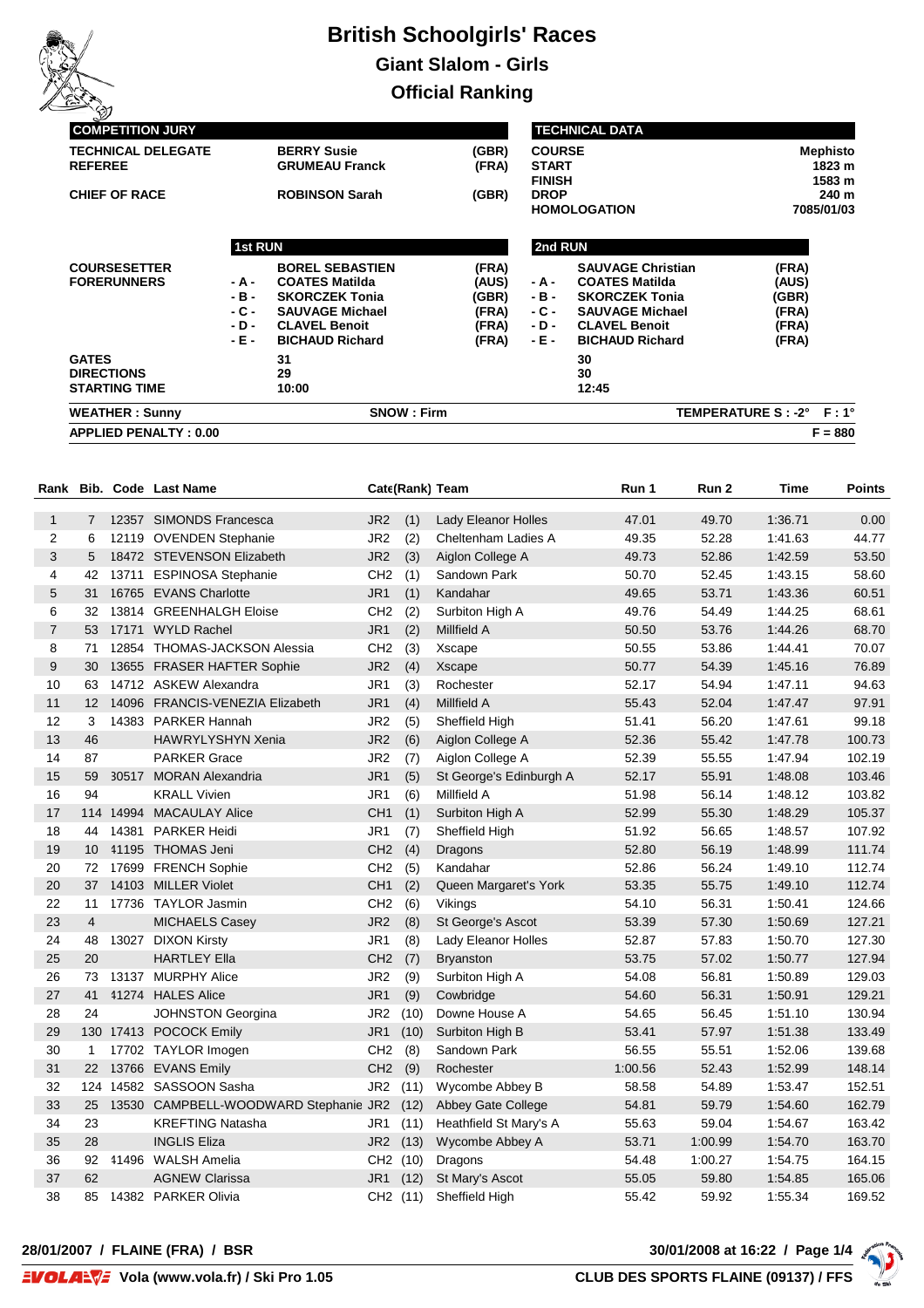| Rank     |            |           | <b>Bib. Code Last Name</b>                     |                      |              | Cate(Rank) Team                        | Run 1              | Run 2              | Time               | Points           |
|----------|------------|-----------|------------------------------------------------|----------------------|--------------|----------------------------------------|--------------------|--------------------|--------------------|------------------|
| 39       | 126        |           | <b>LEES Gabriel</b>                            | JR <sub>2</sub>      | (14)         | Aiglon College B                       | 56.43              | 59.43              | 1:55.86            | 174.25           |
| 40       | 8          |           | 17098 MAYER Lottie                             | CH <sub>1</sub>      | (3)          | Queen's Chester                        | 55.41              | 1:00.49            | 1:55.90            | 174.62           |
| 41       | 51         |           | 41485 LAWSON Thea                              | CH2 (12)             |              | Dragons                                | 56.51              | 59.94              | 1:56.45            | 179.62           |
| 42       | 55         |           | <b>REEKIE Florence</b>                         | JR1                  | (13)         | <b>Bedales</b>                         | 56.67              | 59.83              | 1:56.50            | 180.08           |
| 43       | 17         |           | 17378 SMITH Stephanie                          | CH2 (13)             |              | <b>DHO</b>                             | 55.57              | 1:01.11            | 1:56.68            | 181.71           |
| 44       | 78         |           | 14104 MILLER Daisy                             | CH <sub>1</sub>      | (4)          | Queen Margaret's York                  | 56.73              | 59.98              | 1:56.71            | 181.99           |
| 45       | 58         |           | <b>MAYNARD Lucy</b>                            | CH2 (14)             |              | <b>DHO</b>                             | 56.53              | 1:00.61            | 1:57.14            | 185.90           |
| 46       | 106        |           | <b>WALLACE Lucy</b>                            | JR1                  | (14)         | Downe House A                          | 58.04              | 59.62              | 1:57.66            | 190.63           |
| 47       | 99         |           | 18812 JOHNSTON Pamela                          | CH2 (15)             |              | <b>DHO</b>                             | 56.58              | 1:01.24            | 1:57.82            | 192.09           |
| 48       | 146        |           | 14979 CROFT Caroline                           | CH2 (16)             |              | Surbiton High B                        | 57.44              | 1:00.87            | 1:58.31            | 196.55           |
| 49       | 108        |           | <b>WOOD Clementine</b>                         | CH <sub>2</sub> (17) |              | St Mary's Calne                        | 56.55              | 1:01.95            | 1:58.50            | 198.28           |
| 50       | 142        |           | <b>BECCARO Mischa</b>                          | JR1                  | (15)         | Aiglon College B                       | 58.56              | 1:00.20            | 1:58.76            | 200.64           |
| 51       | 76         |           | <b>CAIRNS India</b>                            | JR <sub>2</sub>      | (15)         | Sherborne                              | 57.53              | 1:01.24            | 1:58.77            | 200.73           |
| 52       | 29         |           | <b>BREITMEYER Georgina</b>                     | JR <sub>2</sub>      | (16)         | Stowe                                  | 57.41              | 1:01.75            | 1:59.16            | 204.28           |
| 53       | 61         |           | <b>HARTLEY Tamsin</b>                          | JR <sub>2</sub>      | (17)         | <b>Bryanston</b>                       | 57.81              | 1:01.57            | 1:59.38            | 206.28           |
| 54       | 65         |           | 17276 VAN DE WIEL Piera                        | CH2 (18)             |              | Downe House A                          | 57.20              | 1:02.36            | 1:59.56            | 207.92           |
| 55       | 57         |           | 18779 KAYE Arabella                            | CH2 (19)             |              | <b>Tudor Hall</b>                      | 57.33              | 1:02.47            | 1:59.80            | 210.10           |
| 56       | 15         |           | EMO-CAPODILISTA Olimpia                        | JR <sub>1</sub>      | (16)         | St Paul's                              | 58.67              | 1:01.80            | 2:00.47            | 216.20           |
| 57       | 13         |           | <b>HUNTER Emily</b>                            | JR <sub>1</sub>      | (17)         | Glenalmond                             | 58.18              | 1:02.40            | 2:00.58            | 217.20           |
| 58       | 52         |           | <b>ALVEY Claire</b>                            | JR <sub>1</sub>      | (18)         | Vikings                                | 59.68              | 1:00.97            | 2:00.65            | 217.84           |
| 59       | 66         | 18460     | <b>GARDNER-STOCKLEY Georgina</b>               | CH <sub>2</sub>      | (20)         | Abbey Gate College                     | 1:00.12            | 1:01.39            | 2:01.51            | 225.66           |
| 60       | 45         |           | <b>ALMAS Elizabeth</b>                         | JR <sub>2</sub>      | (18)         | St George's Ascot                      | 59.42              | 1:02.61            | 2:02.03            | 230.40           |
| 61       | 35         |           | <b>PALMER Emily</b>                            | JR <sub>1</sub>      | (19)         | Sherborne                              | 59.84              | 1:02.74            | 2:02.58            | 235.40           |
| 62       | 134        |           | PFLUGER Talya                                  | JR <sub>1</sub>      | (20)         | Aiglon College B                       | 59.85              | 1:02.92            | 2:02.77            | 237.13           |
| 63       | 26         |           | <b>THOMPSON Hannah</b>                         | JR <sub>1</sub>      | (21)         | St Mary's Calne                        | 1:00.32            | 1:02.55            | 2:02.87            | 238.04           |
| 64       | 109        |           | LINTOTT Lucinda                                | JR1                  | (22)         | Woldingham                             | 58.57              | 1:04.38            | 2:02.95            | 238.77           |
| 65       |            | 138 18230 | <b>LINACRE</b> Isabel                          | JR <sub>1</sub>      | (23)         | Surbiton High B                        | 1:00.23            | 1:02.78            | 2:03.01            | 239.31           |
| 66       | 38         |           | <b>VELLACOTT Rosanna</b>                       | CH <sub>1</sub>      | (5)          | Godstowe                               | 1:00.28            | 1:02.96            | 2:03.24            | 241.41           |
| 67       | 69         |           | DAVIE Samantha                                 | JR <sub>1</sub>      | (24)         | Wycombe Abbey A                        | 1:02.01            | 1:01.99            | 2:04.00            | 248.32           |
| 68       | 16         |           | <b>D'ARCY CLARK Clemmie</b>                    | JR <sub>1</sub>      | (25)         | <b>Tudor Hall</b>                      | 1:01.38            | 1:02.64            | 2:04.02            | 248.50           |
| 69       | 67         |           | <b>KENT Sophie</b>                             | JR <sub>2</sub>      | (19)         | St Mary's Calne                        | 1:03.57            | 1:00.79            | 2:04.36            | 251.60           |
| 70       | 49         |           | <b>LOGAN Alicia</b>                            | CH2 (21)             |              | Queen's Chester                        | 1:00.79            | 1:03.58            | 2:04.37            | 251.69           |
| 71       | 90         |           | 18877 JONES Ayesha                             | CH2 (22)             |              | Queen's Chester                        | 1:02.18            | 1:02.70            | 2:04.88            | 256.33           |
| 72       | 132        |           | <b>BOTT Natasha</b>                            | JR1                  | (26)         | Wycombe Abbey B                        | 59.25              | 1:05.75            | 2:05.00            | 257.42           |
| 73       | 103        |           | <b>MARTYN-HEMPHILL Marina</b>                  | JR1                  | (27)         | St Mary's Ascot                        | 1:00.61            | 1:04.52            | 2:05.13            | 258.60           |
| 74       |            |           | 82 41480 HOPKINS Emily                         | CH2 (23)             |              | Cowbridge                              | 1:01.46            | 1:03.70            | 2:05.16            | 258.88           |
| 75       | 47         |           | <b>TAYLOR Ophelia</b>                          |                      |              | CH2 (24) Cheltenham Ladies A           | 1:00.40            | 1:05.16            | 2:05.56            | 262.52           |
| 76       | 95         |           | RITCHIE Lisa                                   | JR1.                 | (28)         | Glenalmond                             | 59.86              | 1:05.80            | 2:05.66            | 263.43           |
| 77       | 64         |           | <b>WRIGHT Annabel</b>                          | CH <sub>1</sub>      | (6)          | Heathfield St Mary's A                 | 1:02.97            | 1:02.71            | 2:05.68            | 263.61           |
| 78       | 70         |           | <b>CRISP Chloe</b>                             | JR <sub>2</sub>      | (20)         | Stowe                                  | 1:01.77            | 1:04.32            | 2:06.09            | 267.34           |
| 79       | 54         |           | <b>RATTRAY Flora</b>                           | JR <sub>1</sub>      | (29)         | Glenalmond                             | 1:02.53            | 1:03.67            | 2:06.20            | 268.34           |
| 80       | 14         |           | <b>WEATHERILL Daisy</b>                        | JR1                  | (30)         | <b>Bedales</b>                         | 1:00.60            | 1:05.78            | 2:06.38            | 269.98           |
| 81       | 39         |           | <b>RANKIN Kirsten</b>                          | JR <sub>1</sub>      | (31)         | <b>Henley College</b>                  | 1:02.25            | 1:04.25            | 2:06.50            | 271.07           |
| 82       | 33         |           | <b>CALDWELL Sophie</b>                         | CH <sub>1</sub>      | (7)          | Snowsports                             | 1:02.15            | 1:04.82            | 2:06.97            | 275.35           |
| 83       | 96         |           | <b>REEKIE Mathilda</b>                         | CH2 (25)             |              | <b>Bedales</b>                         | 1:02.22            | 1:04.78            | 2:07.00            | 275.62           |
| 84       | 110        |           | <b>HARRIS Francesca</b>                        | JR1                  | (32)         | Wycombe Abbey A                        | 1:01.95            | 1:05.10            | 2:07.05            | 276.07           |
| 85       | 50         |           | <b>BELL Milla</b>                              | CH2 (26)             |              | King's Taunton                         | 1:02.01            | 1:05.12            | 2:07.13            | 276.80           |
| 86       | 56         |           | ZACHARIA Sophie                                | JR1                  | (33)         | St Paul's                              | 1:02.31            | 1:04.96            | 2:07.27            | 278.08           |
| 87       | 147        |           | <b>FOX Chloe</b>                               | CH2 (27)             |              | Downe House B                          | 1:00.87            | 1:06.50            | 2:07.37            | 278.99           |
| 88       |            |           | 112 14960 WILLIAMSON Jordan                    | CH2 (28)             |              | Xscape                                 | 1:01.45            | 1:05.96            | 2:07.41            | 279.35           |
| 89       | 79         |           | <b>GUY Eleri</b>                               | CH <sub>1</sub>      | (8)          | Godstowe                               | 1:01.08            | 1:06.59            | 2:07.67            | 281.72           |
| 90       | 129        |           | MOORE Josephine                                | JR1                  | (34)         | Millfield B                            | 1:02.46            | 1:06.21            | 2:08.67            | 290.82           |
| 90       |            |           | 123 41452 WILLIAMS Sarah                       | CH2 (29)             |              | Cowbridge                              | 1:03.68            | 1:04.99            | 2:08.67            | 290.82           |
| 90<br>93 | 122<br>113 |           | <b>DIGBY Olivia</b><br><b>REDGRAVE Natalie</b> | JR1<br>JR1           | (34)<br>(36) | St Swithun's<br>Kandahar               | 1:03.38<br>1:05.04 | 1:05.29<br>1:04.31 | 2:08.67<br>2:09.35 | 290.82<br>297.00 |
| 94       | 100        |           | ROBERTSON Joanna                               | JR <sub>2</sub>      |              |                                        | 1:02.37            | 1:07.23            |                    | 299.28           |
| 95       | 36         |           | <b>HARTLEY Poppy</b>                           | CH <sub>1</sub>      | (21)<br>(9)  | St George's Edinburgh A<br>Mount House | 1:03.29            | 1:06.75            | 2:09.60<br>2:10.04 | 303.28           |
| 96       | 91         |           | <b>NASH Virginia</b>                           | JR1                  | (37)         | King's Taunton                         | 1:03.26            | 1:07.89            | 2:11.15            | 313.38           |
|          |            |           |                                                |                      |              |                                        |                    |                    |                    |                  |

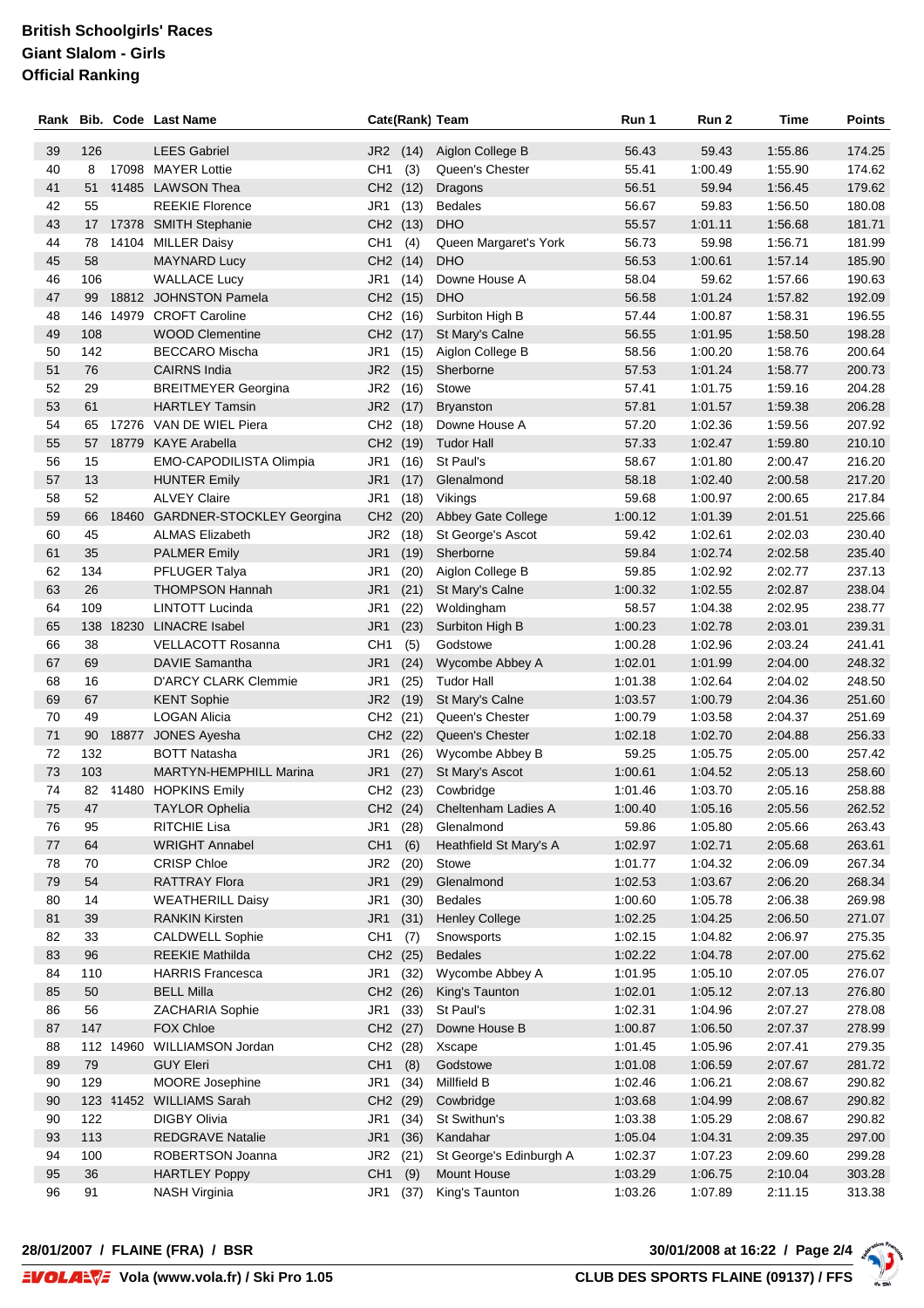| Rank |                        | <b>Bib. Code Last Name</b> | Cate(Rank) Team         |                                 | Run 1   | Run 2   | Time    | <b>Points</b> |
|------|------------------------|----------------------------|-------------------------|---------------------------------|---------|---------|---------|---------------|
| 97   | 27                     | <b>MORTON Lauren</b>       | JR <sub>1</sub><br>(38) | Woldingham                      | 1:03.60 | 1:08.36 | 2:11.96 | 320.75        |
| 98   | 145                    | <b>MOORE Annabel</b>       | JR1<br>(39)             | Millfield B                     | 1:05.35 | 1:07.19 | 2:12.54 | 326.03        |
| 99   | 111                    | <b>TREVOR Natasha</b>      | JR <sub>1</sub><br>(40) | Stowe                           | 1:04.35 | 1:08.44 | 2:12.79 | 328.31        |
| 100  | 9                      | <b>BELL Hollie</b>         | CH <sub>2</sub><br>(30) | King's Taunton                  | 1:04.61 | 1:08.36 | 2:12.97 | 329.94        |
| 101  | 88                     | <b>WALKER Rebecca</b>      | JR <sub>1</sub><br>(41) | Cheltenham Ladies A             | 1:04.96 | 1:08.13 | 2:13.09 | 331.04        |
| 102  | 93                     | <b>YEUNG</b> Isabelle      | CH <sub>2</sub><br>(31) | Vikings                         | 1:06.50 | 1:07.42 | 2:13.92 | 338.59        |
| 103  | 131                    | <b>SHOTT Clementine</b>    | JR <sub>1</sub><br>(42) | Downe House B                   | 1:03.90 | 1:10.12 | 2:14.02 | 339.50        |
| 104  | 137                    | <b>TREACY Madeleine</b>    | CH <sub>2</sub><br>(32) | Millfield B                     | 1:05.80 | 1:08.42 | 2:14.22 | 341.32        |
| 105  | 133                    | ROBINSON Isabella          | CH2 (33)                | Cheltenham Ladies B             | 1:06.06 | 1:09.83 | 2:15.89 | 356.51        |
| 106  | 144                    | <b>HENDRY</b> Iona         | JR <sub>1</sub><br>(43) | St George's Edinburgh B         | 1:06.51 | 1:09.81 | 2:16.32 | 360.43        |
| 107  | 117                    | <b>MIETHKE Sabrina</b>     | JR <sub>2</sub><br>(22) | Sherborne                       | 1:06.31 | 1:10.19 | 2:16.50 | 362.06        |
| 108  | 120                    | VELLACOTT Georgia          | CH1 (10)                | Godstowe                        | 1:07.04 | 1:09.77 | 2:16.81 | 364.88        |
| 109  | $\overline{2}$         | <b>KRARUP Constance</b>    | CH2 (34)                | <b>Bilton Grange</b>            | 1:06.29 | 1:10.73 | 2:17.02 | 366.80        |
| 110  | 80                     | WISEMAN Jade               | JR <sub>2</sub><br>(23) | <b>Henley College</b>           | 1:06.82 | 1:10.53 | 2:17.35 | 369.80        |
| 111  | 125                    | <b>AUSTERBERRY Camilla</b> | JR <sub>1</sub><br>(44) | Cheltenham Ladies B             | 1:06.52 | 1:10.85 | 2:17.37 | 369.98        |
| 112  | 97                     | <b>BOMBIERI Leticia</b>    | JR <sub>1</sub><br>(45) | St Paul's                       | 1:06.68 | 1:11.31 | 2:17.99 | 375.62        |
| 113  | 34                     | ROSENBERG Rebecca          | JR1<br>(46)             | <b>Guildford High</b>           | 1:07.94 | 1:10.12 | 2:18.06 | 376.26        |
| 114  | 105                    | <b>SMALE Danni</b>         | JR1<br>(47)             | Heathfield St Mary's A          | 1:08.40 | 1:09.84 | 2:18.24 | 377.90        |
| 115  | 136                    | <b>ATKINS Tara</b>         | JR <sub>2</sub><br>(24) | St George's Edinburgh B         | 1:07.95 | 1:10.71 | 2:18.66 | 381.72        |
| 116  | 84                     | <b>BERRY Cosima</b>        | CH <sub>1</sub><br>(11) | <b>Bilton Grange</b>            | 1:07.41 | 1:11.96 | 2:19.37 | 388.18        |
| 117  | 81                     | MILLARD-BOURNE Alice       | CH <sub>2</sub><br>(35) | St Swithun's                    | 1:08.27 | 1:11.46 | 2:19.73 | 391.45        |
| 118  | 102                    | <b>HARRIS Caroline</b>     | JR <sub>2</sub><br>(25) | <b>Bryanston</b>                | 1:08.85 | 1:11.55 | 2:20.40 | 397.55        |
| 119  | 107                    | <b>CLAUSON Alexandra</b>   | JR1<br>(48)             | Abbey Gate College              | 1:09.35 | 1:11.80 | 2:21.15 | 404.38        |
| 120  | 86                     | HARVARD-TAYLOR Katie       | JR <sub>2</sub><br>(26) | St George's Ascot               | 1:10.70 | 1:10.83 | 2:21.53 | 407.83        |
| 121  | 68                     | <b>KEYTE Alice</b>         | JR <sub>2</sub><br>(27) | Woldingham                      | 1:10.41 | 1:12.87 | 2:23.28 | 423.76        |
| 122  | 116                    | <b>DEAR Katherine</b>      | JR <sub>2</sub><br>(28) | Guildford High                  | 1:12.01 | 1:12.30 | 2:24.31 | 433.13        |
| 123  | 43                     | O'DONNELL Alannah          | CH <sub>1</sub><br>(12) | <b>Bilton Grange</b>            | 1:12.16 | 1:15.47 | 2:27.63 | 463.34        |
| 124  | 121                    | SIMONS-DENVILLE Charlotte  | JR <sub>2</sub><br>(29) | <b>Henley College</b>           | 1:13.40 | 1:14.66 | 2:28.06 | 467.25        |
| 125  | 127                    | PIRONTI Sofia              | JR <sub>1</sub><br>(49) | Heathfield St Mary's B          | 1:10.31 | 1:18.23 | 2:28.54 | 471.62        |
| 126  | 139                    | <b>SOLE Elizabeth</b>      | JR1<br>(50)             | Downe House B                   | 1:13.88 | 1:14.73 | 2:28.61 | 472.26        |
| 127  | 74                     | <b>LOGAN Hattie</b>        | CH <sub>1</sub><br>(13) | Snowsports                      | 1:13.76 | 1:16.36 | 2:30.12 | 486.00        |
| 128  | 77                     | <b>NORRIS Isabel</b>       | CH <sub>1</sub><br>(14) | <b>Mount House</b>              | 1:16.45 | 1:15.26 | 2:31.71 | 500.47        |
| 129  | 128                    | <b>VEVERS Alexandra</b>    | JR1<br>(51)             | St George's Edinburgh B         | 1:13.07 | 1:21.43 | 2:34.50 | 525.85        |
| 130  | 101                    | <b>RICHARDS Alice</b>      | CH <sub>2</sub><br>(36) | Wellington                      | 1:25.64 | 1:19.63 | 2:45.27 | 623.85        |
| 131  | 115                    | <b>MAURICE Nour</b>        | CH <sub>1</sub><br>(15) | Snowsports                      | 1:25.66 | 1:20.78 | 2:46.44 | 634.50        |
| 132  |                        | 89 14986 DENDLE Mollie     |                         | CH2 (37) Lady Eleanor Holles    | 52.39   | 1:55.56 | 2:47.95 | 648.24        |
| 133  | 118                    | YEOWARD Rosie              |                         | CH1 (16) Mount House            | 1:23.09 | 1:25.23 | 2:48.32 | 651.61        |
| 134  | 21                     | HADSLEY-CHAPLIN Ella       |                         | JR2 (30) St Mary's Ascot        | 56.47   | 2:00.95 | 2:57.42 | 734.41        |
| 135  | 143                    | <b>PROCTER Georgina</b>    |                         | CH1 (17) Heathfield St Mary's B | 1:24.12 | 1:47.04 | 3:11.16 | 859.44        |
| 136  | 140                    | <b>JEFFREY Louise</b>      |                         | CH2 (38) Wycombe Abbey B        | 1:10.40 | 2:40.39 | 3:50.79 | 1220.04       |
|      |                        |                            |                         |                                 |         |         |         |               |
|      | <b>DNS - Run 1 (1)</b> |                            |                         |                                 |         |         |         |               |
|      | 119                    | <b>MANNERS Alice</b>       | CH <sub>1</sub>         | Queen Margaret's York           |         |         |         |               |
|      | <b>DNF - Run 1 (5)</b> |                            |                         |                                 |         |         |         |               |
|      |                        |                            |                         |                                 |         |         |         |               |

| 18  | 30452 RENNIE Amanda      | JR1             | St George's Edinburgh A |         |
|-----|--------------------------|-----------------|-------------------------|---------|
| 19  | <b>BOWRING Charlotte</b> | JR1             | Wellington              |         |
|     | 60 14779 OPZOOMER Alyssa | CH <sub>2</sub> | Wellington              |         |
|     | 104 14818 MOSS Jordan    | CH <sub>2</sub> | Rochester               | 1:13.83 |
| 141 | <b>KOZENA Brigitte</b>   | JR1             | Cheltenham Ladies B     |         |

#### **DSQ - Run 1 (5)**

| 40  | <b>HARDY</b> Isabella   | CH <sub>1</sub> | St Swithun's           | 1:04.82 | Gate 19 |
|-----|-------------------------|-----------------|------------------------|---------|---------|
| 75  | <b>PETERS Francesca</b> | JR1             | Guildford High         |         | Gate 26 |
| 83  | 17196 CAREW Joanna      | CH <sub>2</sub> | Sandown Park           | 1:05.34 | Gate 30 |
| 98  | SIMPSON Matilda         | CH <sub>2</sub> | Tudor Hall             | 1:17.03 | Gate 26 |
| 135 | <b>STINNES Tina</b>     | CH <sub>1</sub> | Heathfield St Mary's B | 1:15.54 | Gate 26 |